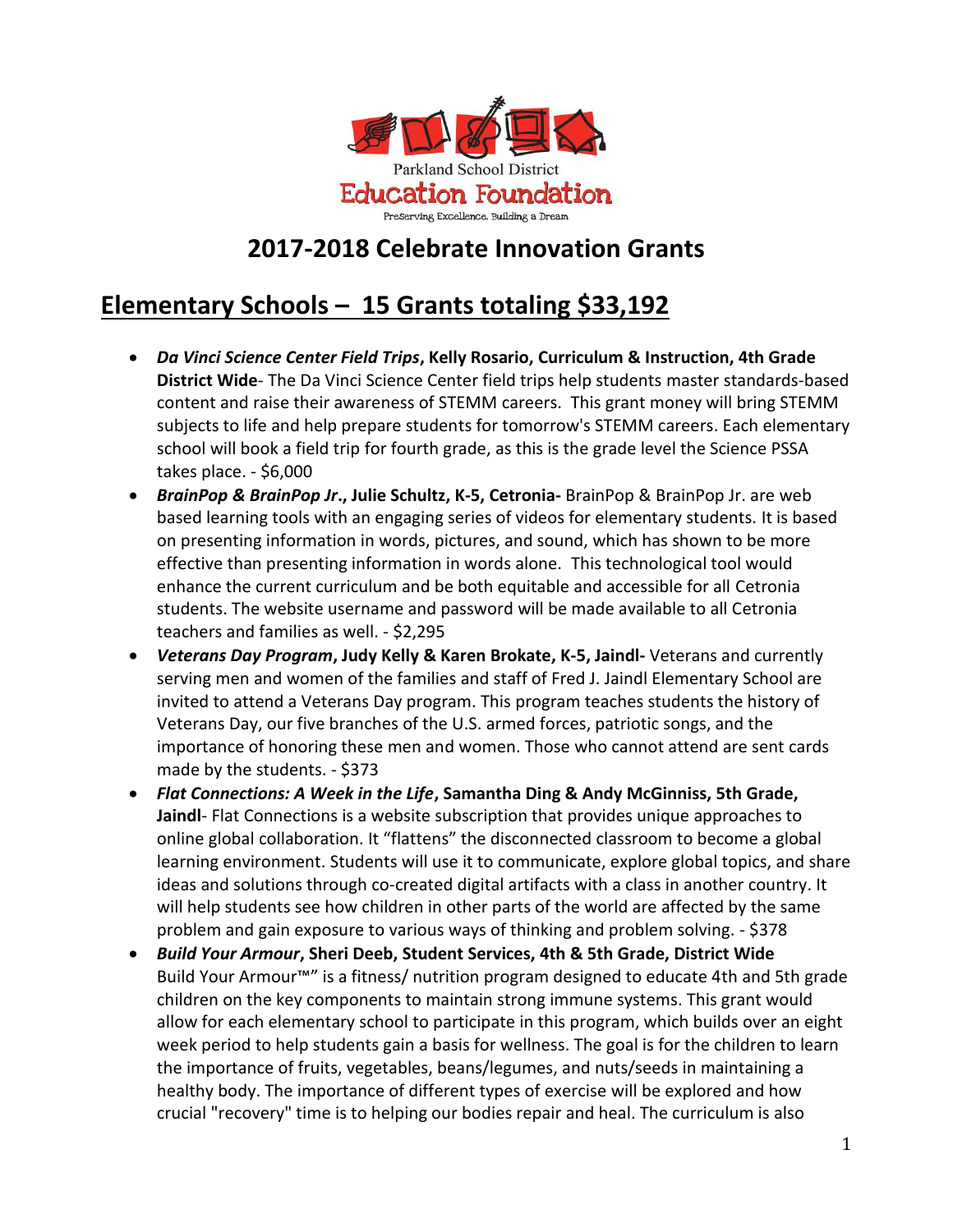designed with the goal of fostering discussion about diet amongst families by providing recipes to be made at home. - \$2,400

- *Fogelsville KinderGARDEN***, Justina Verile, Amanda Keller, Julie Lapp & Megan Marra, Kindergarten, Fogelsville-** Gardening offers hands-on, experiential learning opportunities in a wide array of disciplines, including the natural and social sciences, math, language arts, visual arts, and nutrition. Our goal is to provide students with engaging learning opportunities in our "KinderGARDEN," which cannot be done in the classroom. The garden will also provide a mindful learning space for the rest of the school community. - \$828
- *Flexible Seating***, Chelsea Macdonald, Learning Support, Ironton-** Flexible seating allows children to learn in a variety of postures, including lying down, moving, leaning, bouncing, perching, or even squatting. By purchasing different types of seating, students are able to have choice in the classroom to do their best learning. - \$222
- *Sensory Integration Fidgets & Manipulatives***, Todd Beidleman, Guidance, Jaindl-** Students are increasingly exhibiting the need for tactile and kinesthetic devices which will provide students with the opportunity to increase their focus and improve learning. There are many students who do not qualify for school-based services who still have a need for help. Often times these students are labeled as disruptive and/or off-task when in reality they have tactile/kinesthetic needs that aren't being met. Through the grant, students will be given the opportunity to appropriately channel this by using the small gadgets to meet their tactile/kinesthetic needs so they may focus on instruction and learning. - \$321
- *Calm the Senses***, Lori Schellhamer, 4th& 5th Grade Learning Support, Kratzer-** By offering a variety of sensory tools to students based on his or her individual needs, students will be able to learn in their best environment. This grant utilizes sensory equipment such as fidgets, weighted/pressure vests, therapy putty, seat cushions, pencil weights, foot bands, velcro vests and visual timers to be used during class time. - \$800
- *Reading Event (Camp-In)***, Principal Karen Dopera, K-5, Schnecksville-** The reading camp-in event was held in 2016 for 225 students as an after school event. It was a huge success! In 2017, every student who attends will received a new book, snack, drink and piece of pizza. Students read books aloud, sing songs and listen to guest readers all while snug in sleeping bags in the gym. The goal is to foster students who love to read as they are more likely to practice reading on their own and become better readers. - \$750
- *Flexible Seating***, Daneen Dex & Sharon Iacobelli, Special Education, Schnecksville** By integrating flexible seating into the classroom you create a comfortable environment where students are engaged, behavior issues are minimal, student learning is maximized, students are more active and alert, their sensory input is attained and academic scores improve! Flexible seating helps students become more self-aware of what types of seating and environment help them learn best. And they're empowered by the opportunity to have choices in a comfortable environment. - \$2,089
- *Flexible Seating***, Jillian Szilagyi, 4th Grade, Schnecksville -** Flexible seating provides students with the ability to take responsibility for their learning by creating a classroom environment that is conducive to open collaboration, communication, creativity, critical thinking and building a classroom community. - \$1,126
- *World Premiere/Meet the Composer***, Scott Watson, Elementary Instrumental-** A Composer will be commissioned to write a new piece for the combined 5th grade band (all eight buildings) to premiere at our district wide spring concert. In addition to composing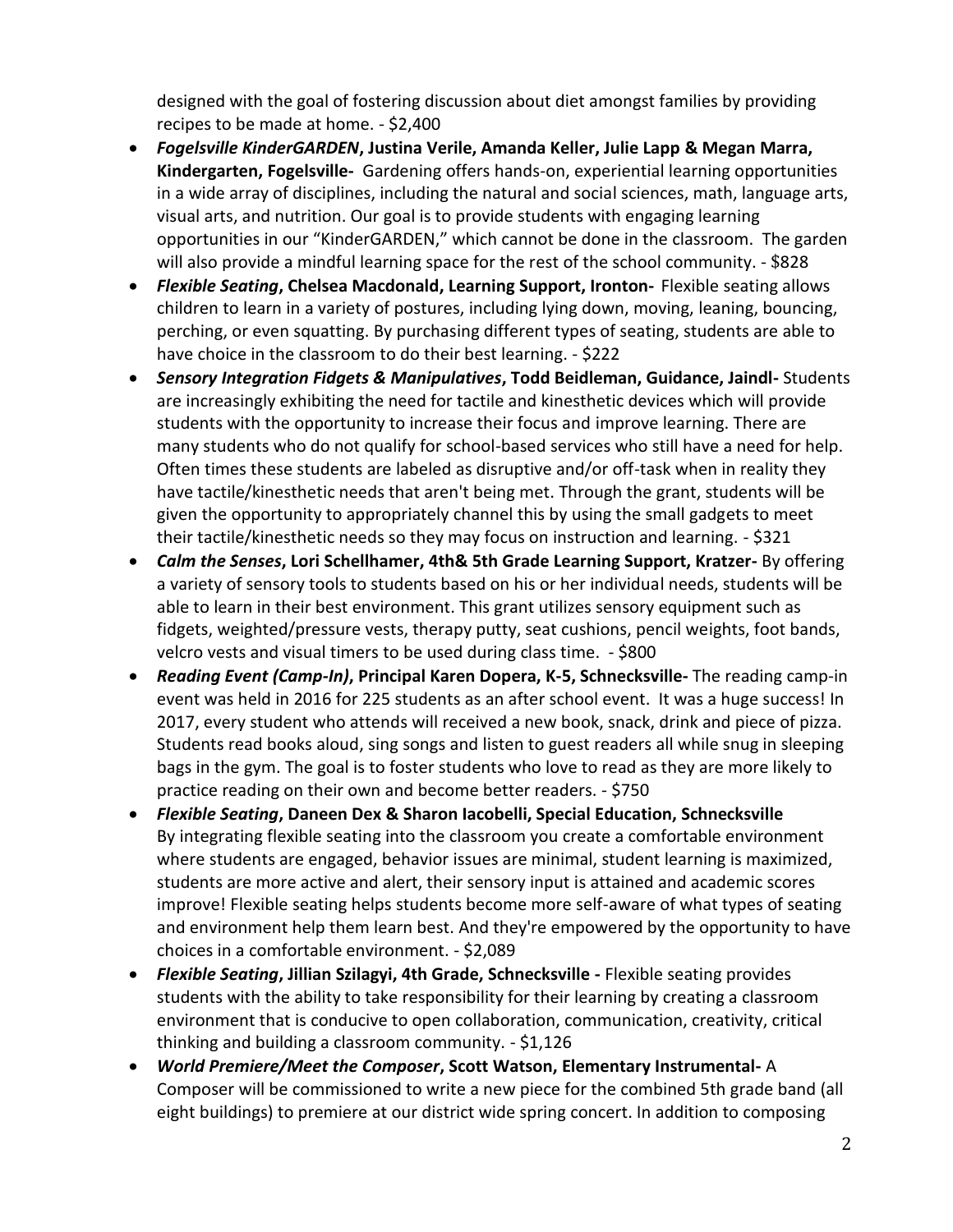the new music for our students, the composer will work with our students to guestconduct the piece at the spring concert at PHS. - \$2,100

- *MakerSpace iPad Minis***, Elementary Media Specialist, K-5 District Wide-** This grant will provide each Media Center additional iPads, thus allowing more students to access the MakerSpace learning capabilities. The Foundation helped establish the Make Spaces in 2016 in order to provide creative and collaborative learning opportunities and develop students' 21st Century Learning Skills. -\$12,000
- *Cyber Counter Renovation***, Donna Reinert, Media Center, Cetronia-** To better utilize space for MakerSpace STEM activities as well as other technologies, School Services will be renovating an area within the Cetronia Media Center, by installing a counter height work space for students. This grant will provide funding for adjustable stools for student seating at the Cyber Counter area. - \$1,500

## **Middle Schools –13 Grants totaling \$22,613**

- *Take a Stand Program***, Administration, Alison Thompson & Matt Carlson, 6-8, OMS & SMS-** Bullying in schools is a national concern and an issue that has not circumvented Parkland. The Foundation will support the secondary schools anti-bullying campaign with a motivational speaker and funds to design a unity project, facilitate class chats, coordinate building activities, and use our Change for Change fundraiser to Pay it Forward in our community through the donation of gift cards to customers at local stores. - \$3,500
- *Environmental Lab Station Kits***, Christie Schlaner, 8th Grade Science, OMS-** The purpose of obtaining Environmental Science Kits is to create student-centered stations where hands-on lab activities can be performed in our outdoor Environmental Lab. The students will be exploring physical and chemical science as well as connecting their data to the environmental unit. - \$1,406
- *Music Composition Commission***, Peter D. Zimmer, Instrumental Music, OMS** The commissioning of a composer to create a unique musical composition will not only instill pride in our students and community, but is unifying thread among some of the greatest band programs in our country. A commission is when a band director works with a composer to write a piece of music for a specific ensemble. The composer of the piece then comes to work with the students as the premier draws near. The composer offers insight on the pieces creation, proper performance techniques, and the student's abilities on their instrument. The premier is a publicized event where an audience hears the piece of music for the first time. - \$1,500
- *STEMM in Action-Taking Flight***, Dianne Caspersen, 7th Grade Science, OMS** STEMM in Action-Taking Flight is a program which will engage students in the areas of aviation technology, physics, math and engineering. Through research, design and creative engineering, students will learn the basic forces of flight while creating and testing models. Students will construct a vertical wind tunnel and experiment with various designs of altered paper cones. Students will then soar through the clouds while using a flight simulator. To study unmanned aerial systems, students will learn the latest rules from the FAA (Federal Aviation Administration), concerning unmanned aircraft. Careers in aviation will be at the forefront. Jobs are growing by leaps and bounds in the areas of unmanned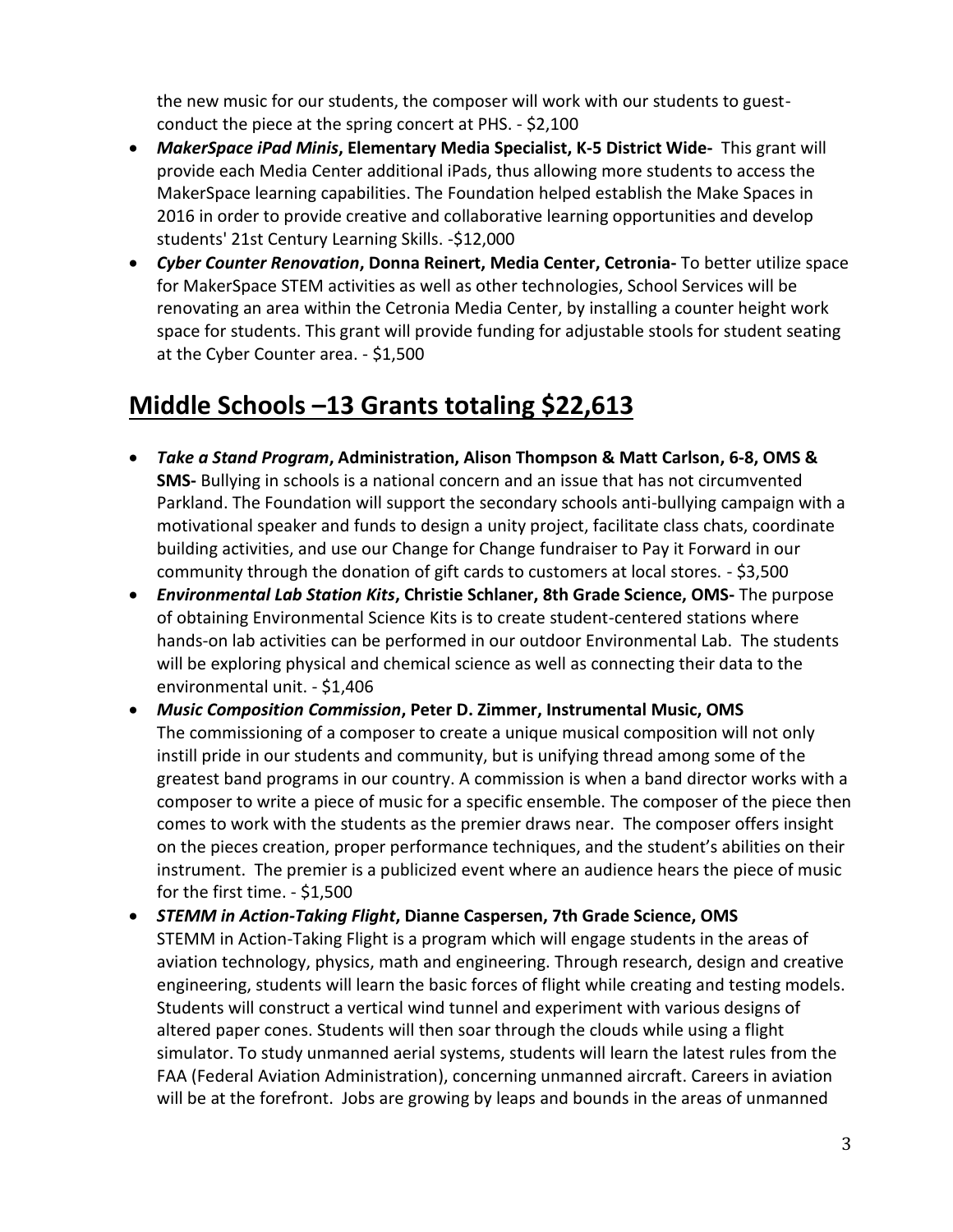aerial systems, pilots, aircraft technicians and aerospace technology experts. A member of AOPA, (Aircraft Owners and Pilots Association), will speak about the variety of careers in aviation and aerospace technology. - \$1,302

- *Total Immersion with Google Cardboard***, Noel Mahmood, 7th Grade Science, Computer Fair, SMS-** Virtual Reality is here with Google Cardboard-compatible headsets that use a smartphone as the "computer." Bringing the global experience into the classroom with immersive images and videos can enhance lessons and is informative and engaging for students. In addition, there are apps that allow students to create their own 360° images and videos with the smartphone and many online places to host them. Students can share images from their school and community with the world! Tools are also available that allow students to add hotspots to their online images to provide links to additional information about the image for those that view it. This creation of 360° images enhances student skillsets in visual literacy, technology literacy, and attention to audience. - \$500
- *Mic Drop! Using Podcasting as an Instructional Tool***, Alaina Swartz, 6-8 Music, SMS** Podcasting engages students as they conceptualize, create and produce their own narratives, all while reinforcing Language Arts Assessment Anchors. This grant will help fund the purchase of Blue Snowball USB Microphones for the recording of podcasts in the classroom, particularly during our I&E period. - \$389
- *After-School Assistance Program Incentives*, **Sara Yazujian-Wehr, 8th Grade, SMS-** The After School Assistance Program (ASAP) serves at-risk students who need additional assistance with homework, studying, and organization. The funds will provide supplies for the kids who attend. The students will be motivated to improve their study skills and work habits, which will ultimately lead to greater success in the classroom. - \$500
- *Beyond Conventional with Final Cut Pro***, Noel Mahmood, Computer Fair, SMS** iMovie is a great starting point for editing and creating movies. Final Cut Pro is what movie studios use to edit their movies. It's time for a higher caliber of our video projects. Teachers and students will be able to use this software to create engaging, professional videos. -\$324
- *eXcellence in Period X***, Alyssa Fahringer, Dean Lewis, Noel Mahmood & Kerin Steigerwalt, 7th Grade, SMS -** To help our students get the most out of our remediation and enrichment Period X, our team is requesting tools that will enhance the projects we've developed this year, and allow students to make real-world projects that use green screens, microphones, and other tools to apply mathematical, reading, and writing skills in a meaningful way, encouraging students to work to their highest potential. - \$1,460
- *I&E PERIOD Ratios to Create Depth***, Kerri Griffin, 6-8, Art, SMS -** Students will create artwork in which they will demonstrate how proportion is affected by portrayal of depth and/or size/scale ratio within the picture plane. They will then render the drawing with pen and ink techniques and add color to create a sense of 3-dimensionality. Students will be able to create a sense of depth in their drawing by varying the proportions of the subject matter in their illustration by decreasing or increasing the ratio of one subject drawn to another. Students will be able to use pen and ink techniques to further create the illusion of 3-dimensional objects. -\$856
- *Stand Up for Learning***, Dina Dewald, 6th Grade, SMS-** Four stand up, adjustable height desks will be purchased for the benefit of students to accommodate students with a need for movement, especially students with ADHD. Studies continue to support stand up desks for students in a classroom. - \$1,426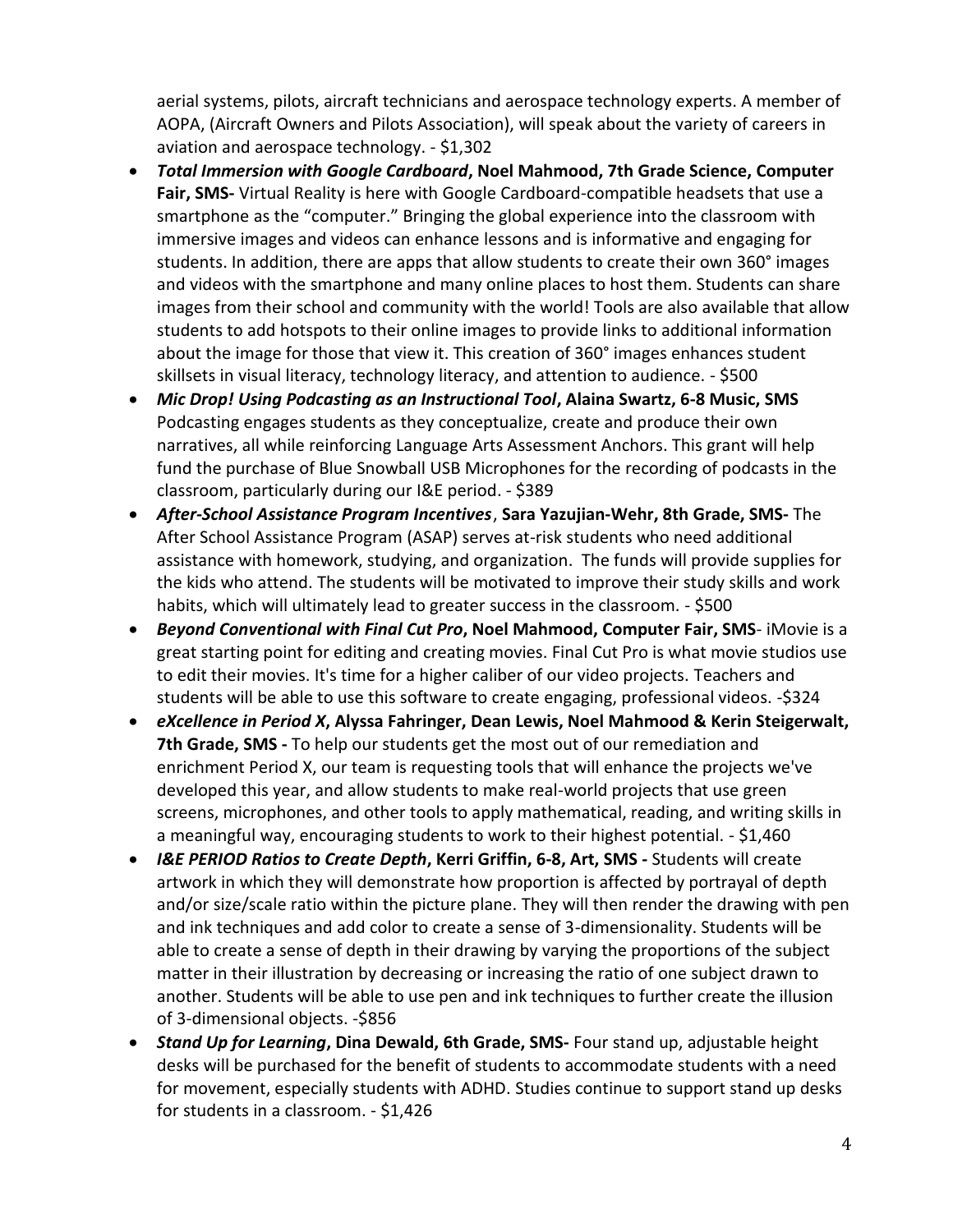- *Art Text Positive Word Mural***, Christian Eggleston, Art, SMS-** The mural project will motivate students to "Take a Stand: Stay Positive!" The purpose of the project is to create a positive school atmosphere through art and word. The subject of the mural is words that encourage students to think positive. The result of the project would be a mural that will be displayed in the hallway. - \$1,500
- *Mobile Innovation Station,* **Lauren Will & Samantha Edwards, 6-8, OMS & SMS** The Mobile Innovation Station contains equipment that ALL teachers in each middle school can sign out and utilize within their classrooms. They can take multiple items or just one item at a time to explore collaboration, critical thinking, communication and creativity with their students. This will provide teachers with the tools necessary to enhance studentcentric learning. - \$7,950

# **High School –12 Grants totaling \$28,382**

- *Engineering Club VEX Robotics Competition***, Robert Yocum, Technology & Engineering** The Engineering Club has participated in the VEX Robotics Competition for the past six years. The club has grown from a few boys in 2012 to 3 full Robotic teams with a mix of boys and girls and strong culture. The Foundation will continue to support the improvement and growth of the program through the purchasing of new robotics equpiment. - \$2,374
- *Parkland Post Prom***, Jude Sandt & Parkland Post Prom Committee, Administration** Post Prom provides students a safe, drug and alcohol free event, which helps them avoid the many temptations and consequences during the high risk time of night after the Prom concludes. Students who attend Post Prom are able to participate in free activities, win prizes, and be entertained throughout the evening in this safe environment with their classmates until 5:00am. The school district allocates resources and personnel to the event and the Foundation will help to defray costs to provide students with a safe experience that they will remember forever. - \$1,500
- *High School Mindfulness***, Brenda DeRenzo, Student Services –** This grant will create mindfulness groups for students with Dr. Christine Gorigoitia. Dr. Christy is currently training teachers in the art of mindfulness. The teachers then incorporate it into their class. Mindfulness consists of learning a variety of techniques to calm and regulate one 's self. It's proven to improve attention, focus and overall health and well-being. - \$3,000
- *Games for Speech-Language Carryover***, Donna Wendling & Holly Lotti, Speech and Language -** Due to a recent increase in the special education population in Parkland School District, limited resources are available for speech/language therapy sessions. The target population for this project includes students with varying disabilities, including low intellectual functioning and Autism. Due to level of disability, many of these students are functioning on an elementary level and have limited focus and attention span. Based on therapist observation, these students benefit from activities/games that promote active engagement in order to maximize participation and make progress on IEP goals. - \$525
- *Christine Bass PHS Chorale Clinic***, Frank Anonia, Music-** Ms. Christine Bass, Assistant Professor of Choral Music & Music Education at Temple University, will provide a threehour clinic for the Parkland High School Chorale. Ms. Bass will work with the Chorale on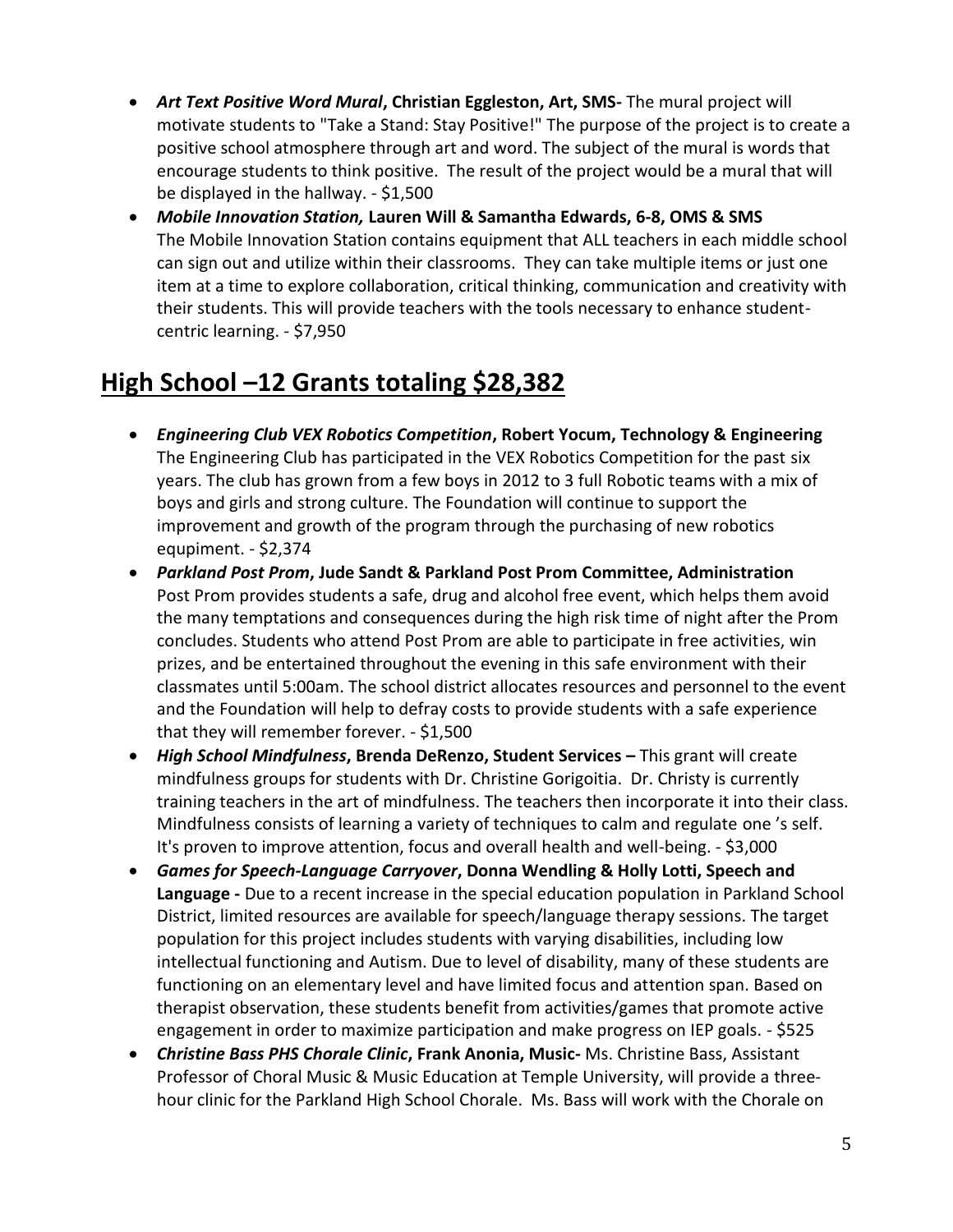their current repertoire and will build in all the elements for the performance of a piece from the onset of their learning. - \$500

- *Emergency Medical Technician Books***, Eric Gopen, 12th Grade Science-** This is the pilot of an Emergency Medical Technician course at Parkland High School. In partnership with the Cetronia Ambulance Corp., students can become certified EMTs in school - \$1,500
- *Virtual Reality Innovation***, Joan Vannatta, 9-12 World Language Department-** Virtual Reality head-sets will be utilized to teach students and reach them in specific target languages- American Sign Language, French, Latin, German, , Spanish, Arabic, etc. Each student can travel abroad virtually and gain a personal experience in language, culture, and heritage - \$1,824
- *Every School Needs a Ma***scot, Jude Sandt & Sami Jo Crivellaro, Administration-** The Parkland School District has worked very hard to establish a brand of excellence in academics, the arts, and athletics. Having a Trojan mascot as the focal point of these areas will help to build school spirit and provide an easily identifiable symbol for Parkland and its brand of excellence. Currently, the Trojan costume features a heavy helmet and chest plate that students do not want to wear. In fact, this past school year, no high school students were interested in auditioning to be the mascot. Getting a more costume will allow for male and female students to audition for the role. - \$1,500
- *World Language Week***, Kellie O'Donnell, 9-12 Grade World Language Department** World Language Week celebrates diversity, promotes cultural awareness and language learning, and to increase our student's global knowledge. With Parkland's diverse population it also gives students the opportunity to demonstrate their own cultural pride and teach others about their traditions. - \$2,310
- *Multicultural/Anti-racism Workshop***, Nicole McGalla & June Sandt, Schoolwide** Funding will allow a speaker to deliver training to class leaders, student council and multicultural leadership club officers as well as teachers and administrative staff on how to best address the changing demographics and growing diversity in our school. We strive to operate in an inclusive environment, but we recognize that hurtful sentiments do happen in school. We hope that diversity training will help our school to be an inclusive environment for everyone. - \$5,000
- *Experiencing Literature in Virtual Reality***, John Greth, Jarrod Neff & Sean Bodner, 10-12 English & AP Comparative Government-** The class will be creating new and exciting 360 degree video content through an immersive environment that enables the students to demonstrate their mastery of the content in the most advanced form of digital storytelling in a professional and contemporary way. - \$4,445
- *Mobile Innovation Station***, Lauren Will & Samantha Edwards, 9-12 Teachers** The Mobile Innovation Station contains equipment that ALL teachers in each school can sign out and utilize within their classrooms. They can take multiple items or just one item at a time to explore collaboration, critical thinking, communication and creativity with their students. This will provide teachers with the tools necessary to enhance student-centric learning. - \$3,904